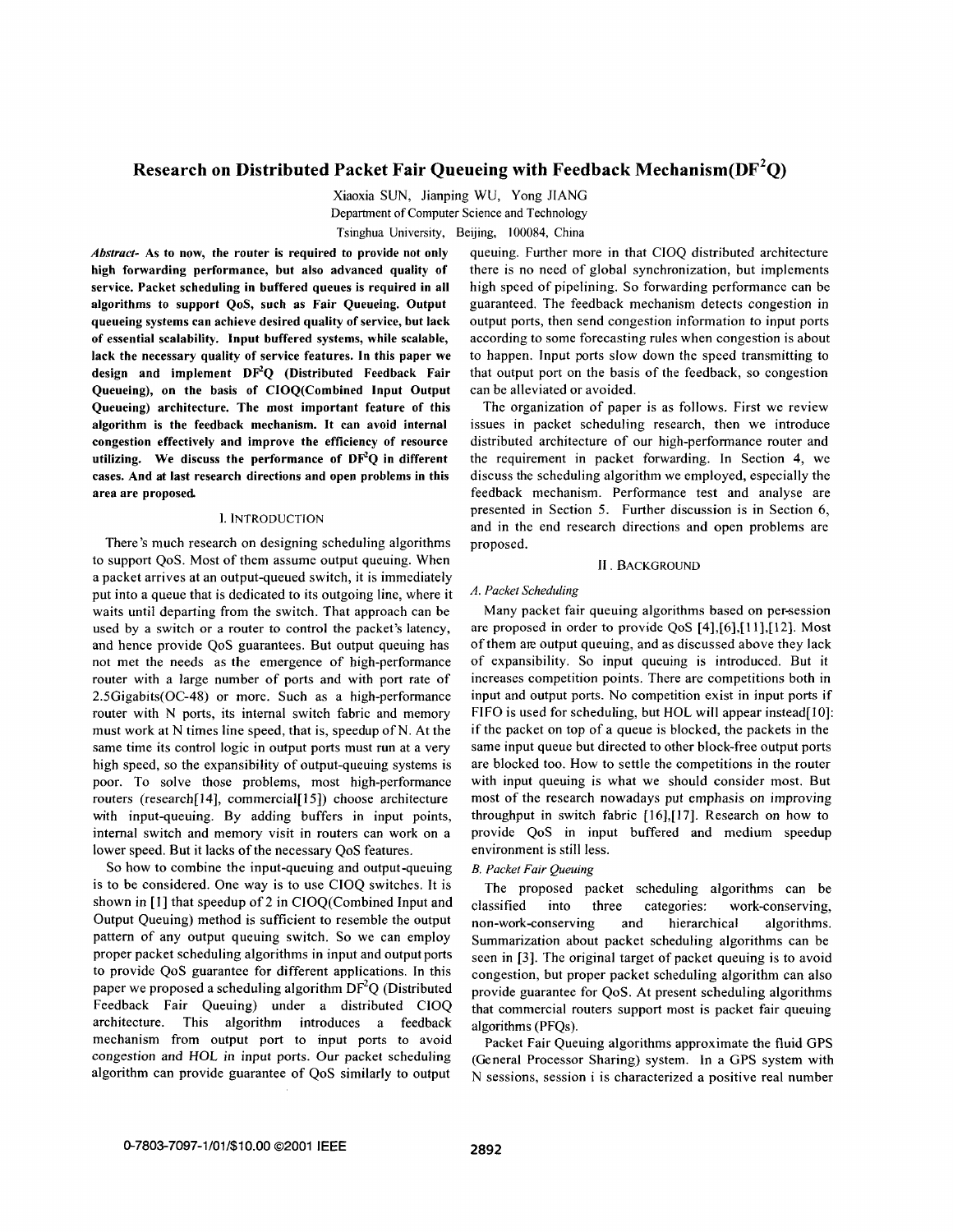F **i.** During any time interval the server serves the packets at the head of the non-empty queues simultaneously, in proportion to their service shares. The service that session i got in time interval [t1,t2], denoted by  $W(t_1, t_1)$ , can be described as follows:

$$
W_i(t_1, t_2) \ge \frac{\Phi_i}{\sum_{j \in B(t_1, t_2)} \Phi_j} r(t_1 - t_2)
$$
 that are backlogged in time interval [t1, t2].

Each packet fair algorithm should maintain a system virtual timer V(t), and associate with each session i a virtual start time  $S(t)$  and a virtual finish time  $F<sub>i</sub>(t)$ . Intuitively,  $V(t)$ represents the normalized fair amount of service time that each session has received by time t, S(t) represents the normalized amount of service time that session i has received by time t The target of all PFQ algorithms is then to minimize the discrepancies among  $S_i(t)$  and  $V(t)$ . The calculation and update of  $S_i(t)$  and  $F_i(t)$  follow the following  $(1)$ , $(2)$ 

$$
S_i(t) = \begin{cases} \max(-V(t), S_i(t)), \text{ i becomes active} \\ S_i(t) + \frac{L_i^k}{r_i}, \quad \text{ p }^k_i \text{ finishes service} \end{cases}
$$
 (1)  

$$
F_i(t) = S_i(t) + \frac{L_i^k}{r_i}
$$
 (2)

All PFQ algorithms differ in two aspects: the computation of the system virtual time and the packet selection policy. The choice of different system virtual time functions and packet selection policies will affect the complexity and fairness properties of the resulting PFQ algorithm.

The packet scheduling algorithm,  $DF^2Q$ , as will be discussed later, is used in our high-performance router. It is **a**  kind of PFQ algorithms. There are multiple fair queues in input and output ports, and they are connected by the central switch fabric.

## **111.** DISTRIBUTED ROUTER ARCHITECTURE

## *A, Hardware Architecture*

Our high-performance router employs distributed architecture with multiple processors. There's one master processor, several slave processors, as figure 1. Master processor process routing protocol packets, maintain global routing table, keep synchronization between local and global routing table, configure and manage of the router, while slave processors is responsible for forwarding IP packets by using local routing table, filtering IP packets using security database, supporting multiple network interface protocols, supporting the different interface units of the processor

Using such distributed architecture is to support high-speed data forwarding *so* as to meet the requirements of high-performance routers.

#### *B. Logical Structure of Forwarding and Scheduling Mechanism*

The logical structure of forwarding and scheduling mechanism is shown in [Figure 2.](#page-2-0) We employ CIOQ architecture. Queues based on per-session exist in all input



Figure 1 Architecture of high-performance and security router

and output ports. The queues in input ports are organized as multiple virtual output queues (VOQs) according to their output directions. Thus HOL problem can be resolved effectively.

In a system with N ports, there are N schedulers in every input port, corresponding to a VOQ respectively. It's responsibility to schedule and forward the several sessions in the VOQ to proper output ports. Every scheduler uses the same scheduling algorithm to guarantee the fairness of service. Switch fabric sorts and selects the scheduling results of the N\*N schedulers. It searches for proper matching of N inputs to N outputs, and puts them into the per-session queues on the output ports. Scheduling in output ports is the general output-queuing scheduling. There is a scheduler for each output port to schedule packets out. Our schedulers employ a kind of PFQ. The N schedulers in input port i , denoted as PFQ(i,j),  $1=i=N$ ,  $\equiv j=N$ . The scheduler in output port j is denoted as  $PFQi$ ,  $1 = j = N$ .

# IV. PACKET SCHEDULING ALGORITHM AND FEEDBACK MECHANISM

## *A. Packet Scheduling Algorithm*

In the original admission control, the real rate allocated for flow f  $r_f$  equals to  $R_f$  the rate that flow f required to allocate. But  $\psi$  can change as the change of the feedback received. Detailed discussion will be shown later. Each flow has a start and a finish time tag, and every scheduler schedules packets according to their tags. The algorithm we implemented is  $WF<sup>2</sup>O+ [6]$ .

For PFQ(i,j), the system virtual time  $V_{i,j}(t)$  is computed as (3),  $V_{i,j}(0)=0$ ,  $F_{i,j}(\theta)=0$ , and the start and the finish time tag of every session is calculated respectively according to (4)(5). Originally  $V_{i,i}(t)=0$ , and so are the start and the finish time tags of every session. Updating of virtual time and start time tag of every session is only computed under the following two situations:

i) The queue of session f is empty when its packets come, then compute new  $S_{i,j,f}(t)$  according to (4-1), here  $V_{i,j,f}(t)$  used is the new value computed based on **(3),** the new finish time tag can be gotten too.

ii) After selecting a packet  $p_f^k$  of session f, compute the new start time tag according to (4-2) and (5). If there are still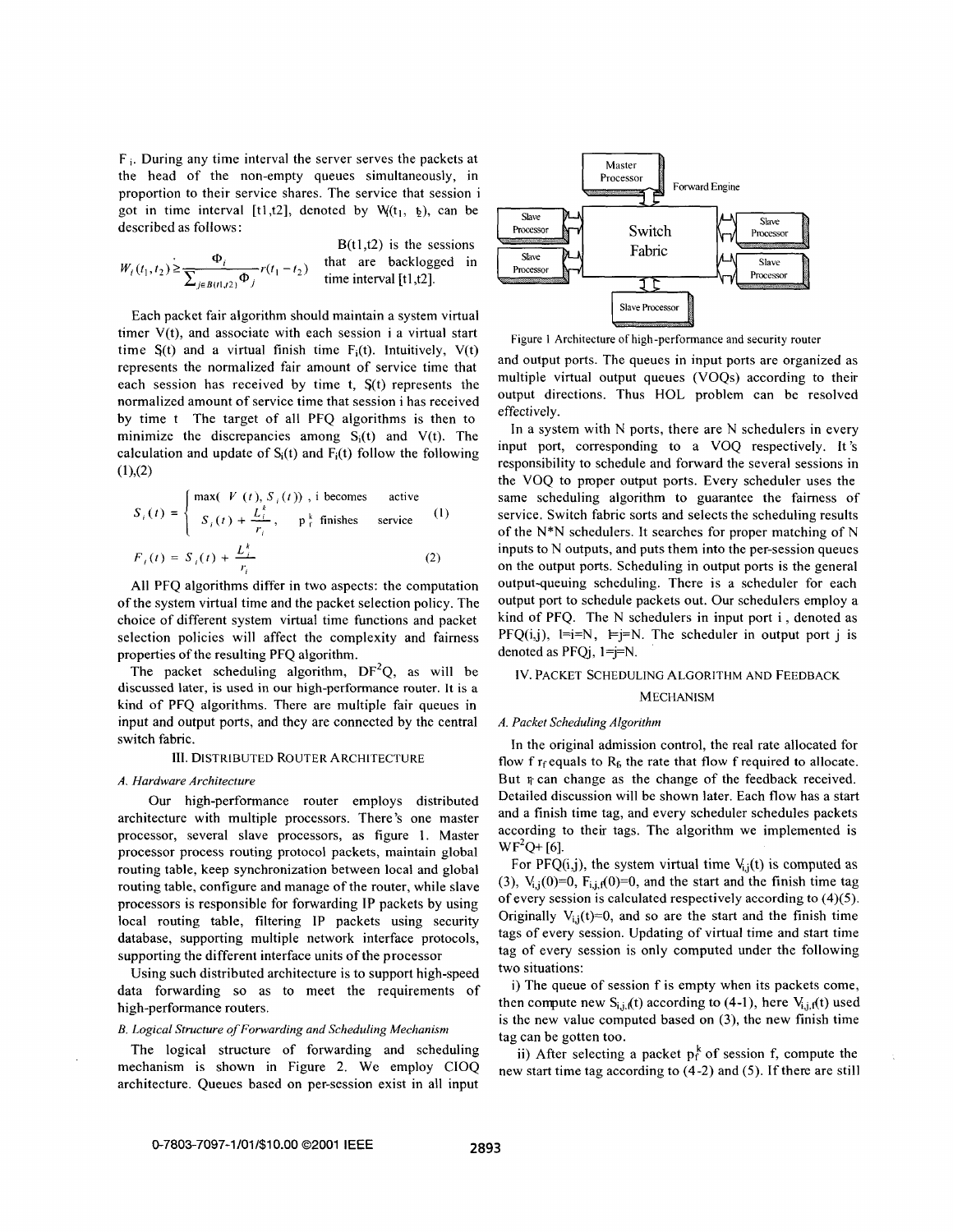<span id="page-2-0"></span>

Figure 2 Logical Structure of Forwarding and Scheduling Mechanism

packets in the queue, new finish time tag should be computed again.

Then the packet with the minimum finish time flag is selected. The same algorithm is used in the scheduler PFQ iin the output ports.

There is a lot of research on the algorithms used in switch fabrics. [7] proposed a scheduling algorithm called as Joined Preferred Matching (JPM). It can cooperate with the schedulers in the input ports and simulate performance of output queuing effectively. In [8] a kind of heuristic scheduling algorithm which tracks and simulates fluid policies is proposed. It provides guarantee of QoS, such as time delay, by detecting Critical Node and matching between the nodes. These algorithms can be taken into **our** switch fabric according to the practical requirements, and cooperate with the schedulers fore-and-aft. Considered the factors such as **our** crossbar-scheduling chip, we used JPM.

# *B. Feedbach Mechanisin*

We designed a kind of congestion feedback mechanism based on per-session detection periodically, to avoid the occurrence of congestion effectively. The principle of the feedback mechanism is as follows. For output port i, when the input rate of flow f to that port (denoted as  $r_{fin,i}$ ) is greater than the output rate (denoted as  $\mathbf{F}_{out}$ ), the number of the items in the queue will always increase, and congestion may occur. According to current input and output rate to that queue, the time,  $t_{f_{\text{full}}j}$ , when the queue will be full can be estimated. If the value is less than some predetermined threshold values, the probability of the congestion occurrence will be very large, and it is needed to send the forecasting information of the congestion to the scheduler in the input port. Schedulers of input ports can adjust the real allocated rate  $r_f$  properly to slow down the input rate to that output port and avoid congestion.

Then we will discuss the implementation of the feedback mechanism. Let T is the detected time interval,  $t_{max}$  and  $t_{min}$ are the threshold values of congestion.

Step 1: Estimat  $r_{fin,i}$ , the input rate of session f to output port i . In fact, it is the average rate in N time intervals. The output queue of every flow records the total length of the

packets arrived in the foregone N time intervals, which is updated as the enqueuing of every packet and the coming of every time interval.

Step 2: Estimate  $r_{\text{fout}_i}$ , the output rate of flow f in ouput port i. Similarly to the above input rate, it is also the average rate in N time intervals and is updated as the dequeueing of every packet and the coming of every time interval.

Step 3: Forecast congestion and send feedback information. When  $r_{fin,j} > r_{fout,j}$ , congestion may happen. Estimate the time value  $t_{\text{full}}$  i when the queue will be full, using the following formula:

$$
=
$$

 $t_{f_f_{i}} = \frac{n}{r_{\text{fin}_i} - r_{\text{four}_i}}$  here n is the number of free items in the queue

When  $t_{full} > t_{max}$ , feedback needn't be sent for the probability of congestion occurrence is very small.

When  $t_{min} < t_{f_{\text{full}}-i} = t_{max}$  general congestion is forecasted, and usual feedback will be sent.

When  $t_{\text{full}} = t_{\text{min}}$ , congestion is about to happen, and emergent feedback should be transmitted.

The feedback is only sent to the input ports where the input queue of flow f exis ts.

**Step 4:** Process of feedback in the input ports.

To usual feedback, real allocated rate  $r_f$  of flow f is slowed down, r<sub>i</sub>? ar<sub>f</sub>. The Decreasing Factor a= $r_{\text{fout,i}}$  /  $r_{\text{fin,i}}$  until received the usual feedback from the same output port more then m times.

To emergent feedback,  $r_f$  is decreased more heavily.  $r_f$ ? br<sub>6</sub> Decreasing Factor b =  $r_{\text{fout}_i}$  / cr<sub>fin<sub>-</sub>i, c>1.</sub>

When no feedback is received during k time intervals,  $r_f$ should increase gradually,  $r_f$ ? dr<sub>f</sub> increasing factor  $d>1$ , until reaching the requested allocated rate  $R_f$ 

Note that in this mechanism, there are several constants. time interval T, threshold value  $t_{\text{max}}$ ,  $t_{\text{min}}$  the c in the decreasing factor b, the m using for judging if the feedback is valid, the k using for judging if the  $r_f$ should be increased and the increasing factor d.

All the constants have great influence on the performance. We determined them by first using experiential value and then verified through experiments.

# v. PERFORMANCE TESTING AND ANALYZING

### *A. Introduction of Experimental Environment*

Our experimental environment is shown as [figure 3.](#page-3-0) In the central place is our high-performance router archetypal system, which is based on Mortorola MPC750 with multiple 1 OOMbps and two 1 OOOMbps Ethernet ports. In addition, four PCs are used as input and output nodes, connecting to the central router by lOOMbps Ethernet network.

# *B. Experiments and Performance Analyzing*

In the experiment, we constructed several flows requiring forwarded to the other three nodes. We observed the situation in node 1 mainly. Table 1 is the parameters of the several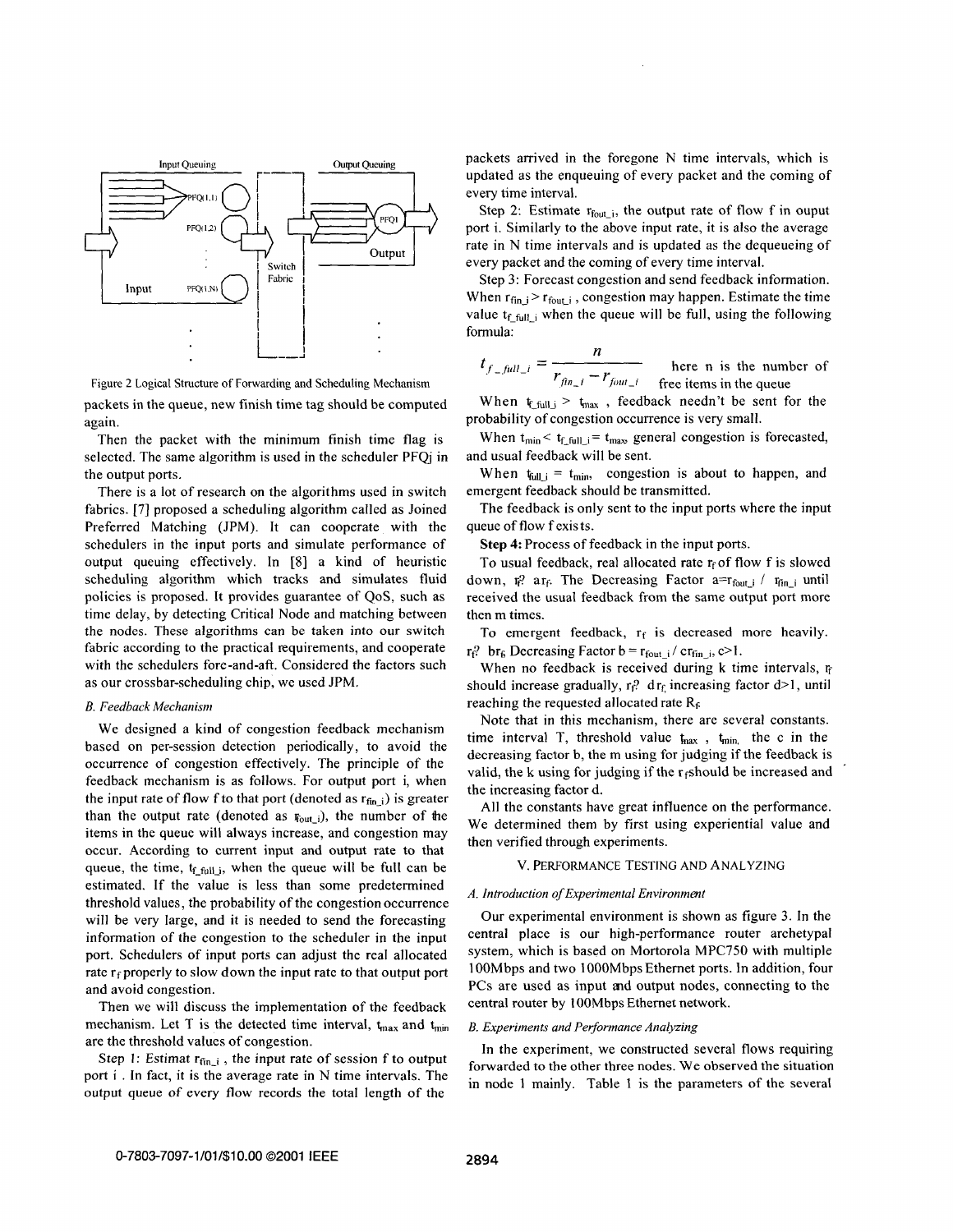<span id="page-3-0"></span>

groups of flows orientating node 1.

We can see that the real transmitting rate of flows 100-103, **120-123** is greater than their reserved rate. If the rate is holding, congestion in the output ports will occur prove that too. Figure 3 Testing Environment inevitably. The results

For limiting of paper length, we only presented partial results, as [figure 4.](#page-4-0) And the figure is plot only a period of the whole test procedure. The whole curve is periodical. In the figure, (a)(b) is in the situation of no feedback.. In (a) output queue **is** smaller, only IOOKbytes, while in (b) the output queue is larger, 1 Mbytes. (c) is the situation with feedback.

From figure 4, we can see our DF<sup>2</sup>Q can simulate OoS requirements of output queuing, and has little influence on bandwidth allocation. Packet forwarding delay in the feedback mechanism will not increase much when system resources conflicts occur, while congestion will happen inevitably in the same situation if feedback doesn't exist, and that will influence forwarding performance greatly: packet **loss** increasing, network performance decreasing. Increasing system resources (packet queue length) can avoid congestion partially, but resource increasing isn't unlimited. It can also affect system expansibility. However feedback mechanism is a kind of method for congestion avoidance, it decreases the danger of congestion occurrence, then avoids additional overhead for processing congestion, and decreases packet delay too. So the performance of  $DF<sup>2</sup>O$  is better than the common PFQs. And we can see that the additional overhead of feedback **is** small enough not to affect the whole system performance.

# **VI. FURTHER DISCUSSION**

In the distributed architecture, packet scheduling can be divided into three steps: (1)In input ports, N schedulers work parallelly, using the same type of PFQs to calculate and select packets; (2)The input ports of switch fabric sort the output packets of the schedulers first, find the best matching of input and output ports, and send them to the queues in the output ports; **(3)** Schedulers in output ports are output-queuing schedulers. They select proper packets to transmit out.

If feedback mechanism works, packet scheduler in the input port that received feedback information slows down the real allocated rate  $r_f$  of flow f whose congestion may occur  $(r_f = a r_f = (r_{fout_i}/ r_{fin_i})r_f$  a=  $(r_{fout_i}/ r_{fin_i})$  /  $r_{fin_i})$  then calculate new finish time tag  $F_{i,j,t}(t)$  according to its starting time tag  $S_{i,i,t}(t)$ and formula(4), and re -sort the finish time tags of the flows. From formula (4) and (5) we can see that if  $r_f$  is slowed down, the finish time of flow f  $F_{i,j}(t)$  and the new starting time  $S_{i,j,k}(t)$  when a packet of that flow is scheduled will both

TABLE 1 **FLOW PARAMETERS** 

| Flow    | Flow       | Resv.          | Arriving | Packet | Delay | Inputting      |
|---------|------------|----------------|----------|--------|-------|----------------|
| ID      | Type       | Rate           | rate     | length | bound | node           |
| $100 -$ | <b>CBR</b> | 10             | 20       | 1200   | N/A   | 3              |
| 103     |            |                |          |        |       |                |
| $105 -$ | On         | 10             | 10       | 1200   |       | 4              |
| 108     | /Off       |                |          |        |       |                |
| $110-$  | <b>CBR</b> |                |          | 1200   | 10    | 3              |
| 113     |            |                |          |        |       |                |
| $120 -$ | Poisso     | $\overline{2}$ | 6        | 520    | N/A   | $\overline{2}$ |
| 123     | n          |                |          |        |       |                |
| $130 -$ | <b>CBR</b> | 100            | 0.1      | 520    | 8     | $\overline{2}$ |
| 133     |            |                |          |        |       |                |

increase. Packet scheduler PFO(i,j) selects the packet with the minimum finish time, thus the probability of selecting packets of flow f will descend. And in fact the rate of flow f transmitting to that output port is slowed down, then the probability of the congestion occurrence of flow f is decreased.

We designed two kind of feedback information **to** adapt to different practical situation. For the common congestion situation detected, its probability can be decreased using the method discussed above. For urgent congestion detected, larger adjustment to the real allocated rate of that flow is needed to avoid the occurring congestion effectively.

Using feedback can optimize resource utilization, and avoid resource wasting when congestion occurs. But the problem of expansibility exists for feedback mechanism needs detecting mechanism and communicating between the nodes in system. Extra cost should be little enough to keep the expansibility advantage of distributed architecture. Our feedback is based on per-flow detection. The output port only sent feedback to the input ports that flow f exists when it detected congestion of flow f may occur. Schedulers in input ports only decrease the real allocated rate of flow f. Thus the feedback information of output ports to input ports is minimized, the extra overhead can be accepted completely. *So* the good expansibility of distributed architecture is kept well, the interference between distinct flows is isolated effectively, avoiding the bad influence of bad-action flows to good-action flows, and the fairness of fair queue scheduling algorithms can be supported better.

#### **nI.** SUMMARIZATION

Data forwarding efficiency embodies the performance of router mostly, but congestion will descend forwarding performance greatly. In this paper we discussed a kind of packet scheduling algorithm in distributed router architecture. The main contribute is the presentation of a kind of congestion controlling algorithm based on per-flow detection